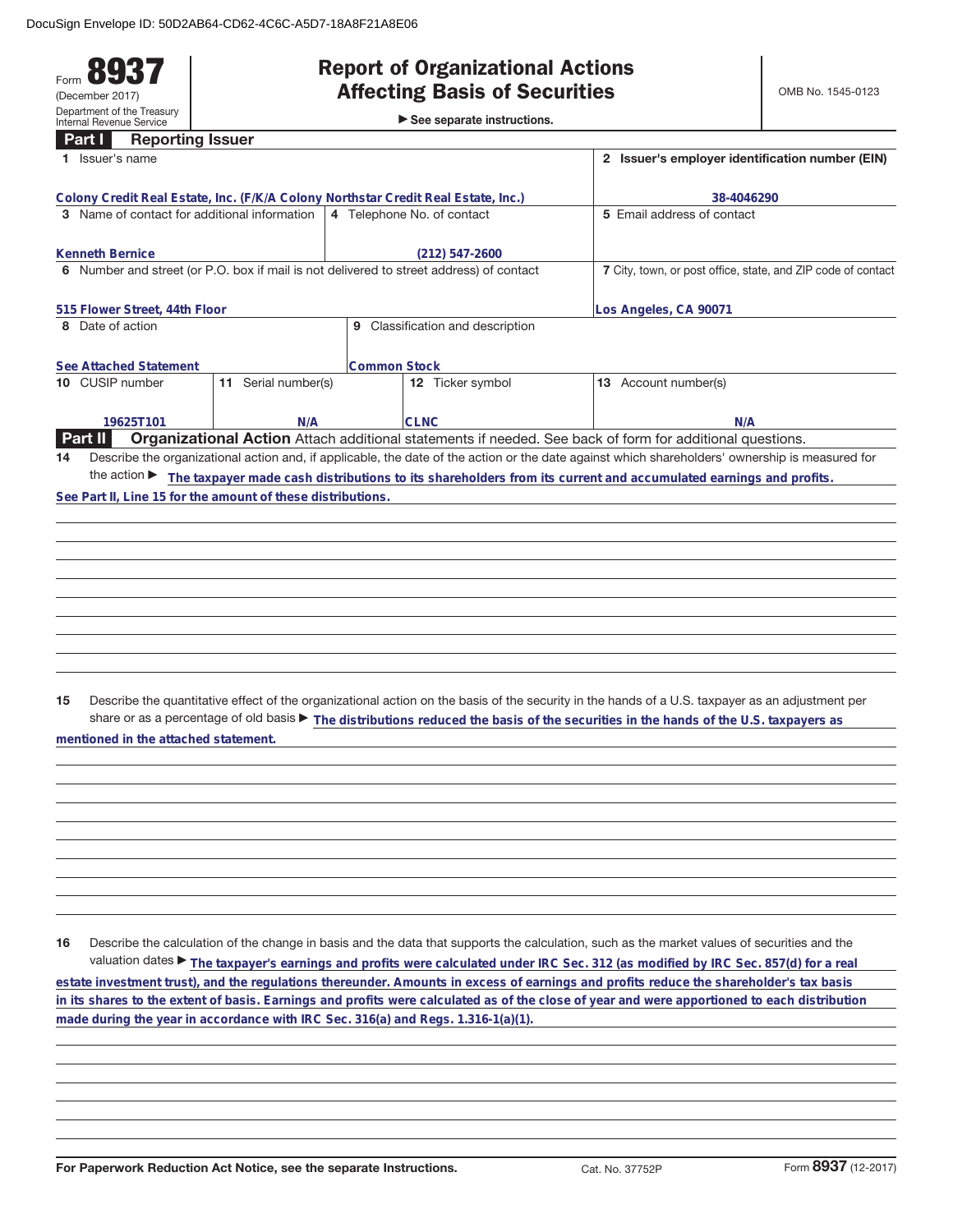| Form 8937 (12-2017)                |                                 |                                                  |                                                                                                                                                                                                                                                                                                                          |                             |           | Page 2                                         |  |
|------------------------------------|---------------------------------|--------------------------------------------------|--------------------------------------------------------------------------------------------------------------------------------------------------------------------------------------------------------------------------------------------------------------------------------------------------------------------------|-----------------------------|-----------|------------------------------------------------|--|
| <b>Part II</b>                     |                                 | <b>Organizational Action (continued)</b>         |                                                                                                                                                                                                                                                                                                                          |                             |           |                                                |  |
| 17                                 |                                 |                                                  | List the applicable Internal Revenue Code section(s) and subsection(s) upon which the tax treatment is based >                                                                                                                                                                                                           |                             |           |                                                |  |
|                                    |                                 | Internal Revenue Code Section 301(c) and 316(a). |                                                                                                                                                                                                                                                                                                                          |                             |           |                                                |  |
|                                    |                                 |                                                  |                                                                                                                                                                                                                                                                                                                          |                             |           |                                                |  |
|                                    |                                 |                                                  |                                                                                                                                                                                                                                                                                                                          |                             |           |                                                |  |
|                                    |                                 |                                                  |                                                                                                                                                                                                                                                                                                                          |                             |           |                                                |  |
|                                    |                                 |                                                  |                                                                                                                                                                                                                                                                                                                          |                             |           |                                                |  |
|                                    |                                 |                                                  |                                                                                                                                                                                                                                                                                                                          |                             |           |                                                |  |
|                                    |                                 |                                                  |                                                                                                                                                                                                                                                                                                                          |                             |           |                                                |  |
|                                    |                                 |                                                  |                                                                                                                                                                                                                                                                                                                          |                             |           |                                                |  |
|                                    |                                 |                                                  |                                                                                                                                                                                                                                                                                                                          |                             |           |                                                |  |
|                                    |                                 |                                                  |                                                                                                                                                                                                                                                                                                                          |                             |           |                                                |  |
|                                    |                                 |                                                  |                                                                                                                                                                                                                                                                                                                          |                             |           |                                                |  |
|                                    |                                 |                                                  |                                                                                                                                                                                                                                                                                                                          |                             |           |                                                |  |
|                                    |                                 |                                                  |                                                                                                                                                                                                                                                                                                                          |                             |           |                                                |  |
| 18                                 |                                 |                                                  | Can any resulting loss be recognized? $\blacktriangleright$ No; non-taxable treatment governed by IRC Sec. 301(c)(2).                                                                                                                                                                                                    |                             |           |                                                |  |
|                                    |                                 |                                                  |                                                                                                                                                                                                                                                                                                                          |                             |           |                                                |  |
|                                    |                                 |                                                  |                                                                                                                                                                                                                                                                                                                          |                             |           |                                                |  |
|                                    |                                 |                                                  |                                                                                                                                                                                                                                                                                                                          |                             |           |                                                |  |
|                                    |                                 |                                                  |                                                                                                                                                                                                                                                                                                                          |                             |           |                                                |  |
|                                    |                                 |                                                  |                                                                                                                                                                                                                                                                                                                          |                             |           |                                                |  |
|                                    |                                 |                                                  |                                                                                                                                                                                                                                                                                                                          |                             |           |                                                |  |
|                                    |                                 |                                                  |                                                                                                                                                                                                                                                                                                                          |                             |           |                                                |  |
|                                    |                                 |                                                  |                                                                                                                                                                                                                                                                                                                          |                             |           |                                                |  |
|                                    |                                 |                                                  |                                                                                                                                                                                                                                                                                                                          |                             |           |                                                |  |
|                                    |                                 |                                                  |                                                                                                                                                                                                                                                                                                                          |                             |           |                                                |  |
|                                    |                                 |                                                  |                                                                                                                                                                                                                                                                                                                          |                             |           |                                                |  |
|                                    |                                 |                                                  |                                                                                                                                                                                                                                                                                                                          |                             |           |                                                |  |
| 19                                 |                                 |                                                  | Provide any other information necessary to implement the adjustment, such as the reportable tax year ▶ These actions are effective on the                                                                                                                                                                                |                             |           |                                                |  |
|                                    |                                 | date(s) of the distributions identified above.   |                                                                                                                                                                                                                                                                                                                          |                             |           |                                                |  |
|                                    |                                 |                                                  |                                                                                                                                                                                                                                                                                                                          |                             |           |                                                |  |
|                                    |                                 |                                                  |                                                                                                                                                                                                                                                                                                                          |                             |           |                                                |  |
|                                    |                                 |                                                  |                                                                                                                                                                                                                                                                                                                          |                             |           |                                                |  |
|                                    |                                 |                                                  |                                                                                                                                                                                                                                                                                                                          |                             |           |                                                |  |
|                                    |                                 |                                                  |                                                                                                                                                                                                                                                                                                                          |                             |           |                                                |  |
|                                    |                                 |                                                  |                                                                                                                                                                                                                                                                                                                          |                             |           |                                                |  |
|                                    |                                 |                                                  |                                                                                                                                                                                                                                                                                                                          |                             |           |                                                |  |
|                                    |                                 |                                                  |                                                                                                                                                                                                                                                                                                                          |                             |           |                                                |  |
|                                    |                                 |                                                  |                                                                                                                                                                                                                                                                                                                          |                             |           |                                                |  |
|                                    |                                 |                                                  |                                                                                                                                                                                                                                                                                                                          |                             |           |                                                |  |
|                                    |                                 |                                                  |                                                                                                                                                                                                                                                                                                                          |                             |           |                                                |  |
|                                    |                                 |                                                  | Under penalties of perjury, I declare that I have examined this return, including accompanying schedules and statements, and to the best of my knowledge and<br>belief, it is true, correct, and complete. Declaration of preparer (other than officer) is based on all information of which preparer has any knowledge. |                             |           |                                                |  |
| <b>Sign</b>                        |                                 | -DocuSigned by:                                  |                                                                                                                                                                                                                                                                                                                          |                             |           |                                                |  |
| Here                               | Signature $\blacktriangleright$ | tenneth Benia                                    |                                                                                                                                                                                                                                                                                                                          | Date $\blacktriangleright$  | 1/31/2020 |                                                |  |
|                                    |                                 | 0B9806BC6A89475                                  |                                                                                                                                                                                                                                                                                                                          |                             |           |                                                |  |
|                                    |                                 | Print your name ▶ Kenneth Bernice                |                                                                                                                                                                                                                                                                                                                          | Title $\blacktriangleright$ |           | Senior Director of Tax                         |  |
| <b>Paid</b>                        |                                 | Print/Type preparer's name                       | Preparer's signature                                                                                                                                                                                                                                                                                                     | Date                        |           | <b>PTIN</b><br>$Check$     if<br>self-employed |  |
| <b>Preparer</b><br><b>Use Only</b> |                                 | Firm's name<br>▶                                 |                                                                                                                                                                                                                                                                                                                          |                             |           | Firm's EIN ▶                                   |  |
|                                    |                                 | Firm's address ▶                                 |                                                                                                                                                                                                                                                                                                                          |                             |           | Phone no.                                      |  |

Send Form 8937 (including accompanying statements) to: Department of the Treasury, Internal Revenue Service, Ogden, UT 84201-0054